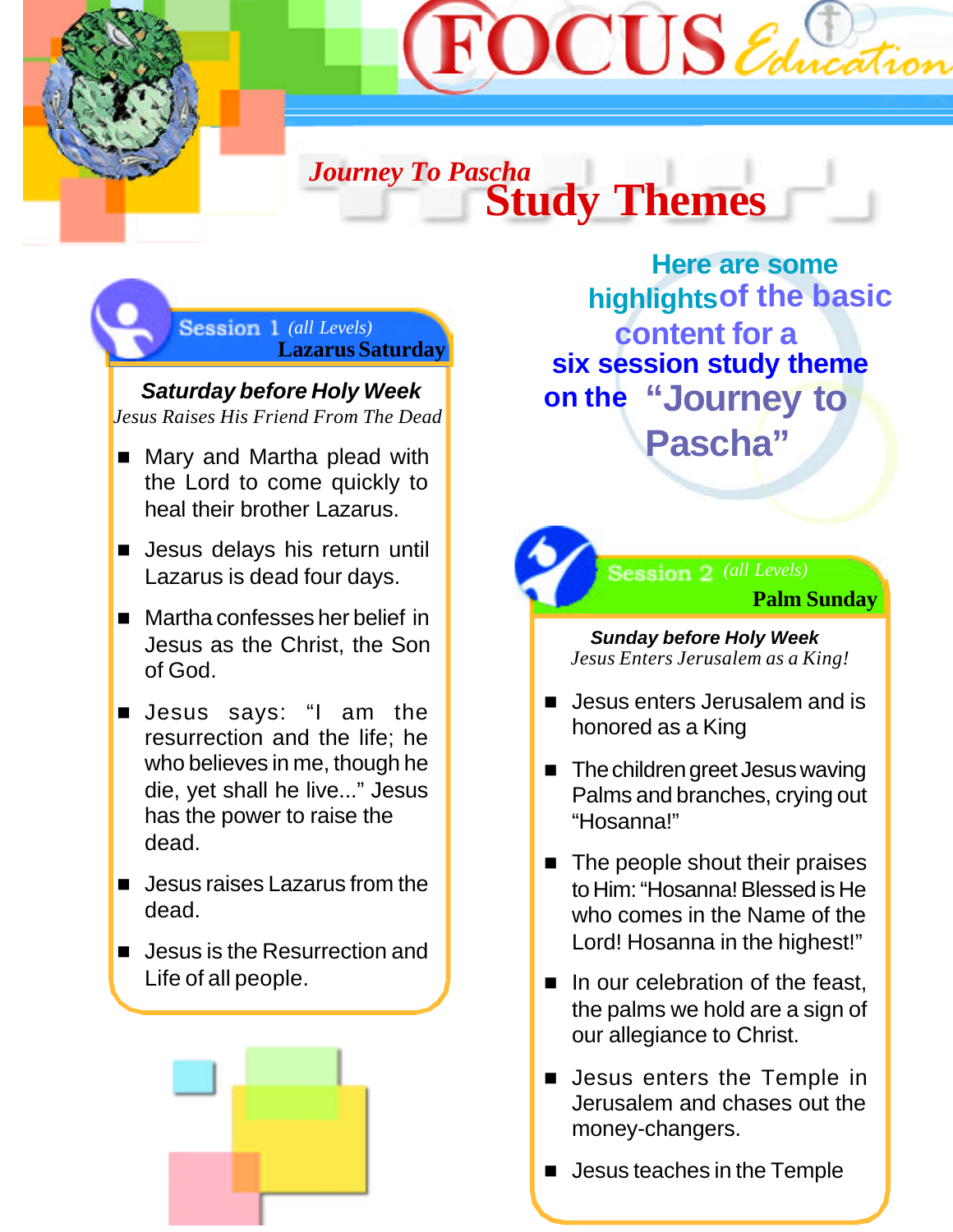

### *Holy Monday, Tuesday & Wednesday*

*Parables of the Bridegroom, Last Judgment and the "End"*

- God has made us stewards of His world, to serve and care for it.
- $\blacksquare$  He calls us to bear fruit by using the talents He has given us.
- **E** Jesus warns us of the Day of Judgment, the time of the "End," when we will appear before God and have to account for our deeds.
- $\blacksquare$  Christ will come to judge the world. He will come at Midnight, at an hour when we least expect Him.
- $\blacksquare$  He will come as a Bridegroom, to take us, the Church, as His Bride.
- God calls us to be prepared, for only those who are ready will enter His Kingdom.

## **The Mystical Super** *(all Levels)*

## *Holy Thursday*

*The Supper, Anointing, and Betrayal of Christ*

- $\blacksquare$  A woman anoints Christ's feet with oil, as a sign of love, as well as a preparation for His burial.
- The Jews seek to kill Jesus and Judas agrees to betray his Master.
- $\blacksquare$  Jesus shows the disciples how they must serve others, by washing the feet of His own disciples.
- **n** Jesus shares a Passover meal with His disciples. He blesses bread and a cup of wine, saying "do this in remembrance of Me."
- $\blacksquare$  Jesus teaches the disciples about love, and promises to send them a Comforter, the Holy Spirit, after He is gone.